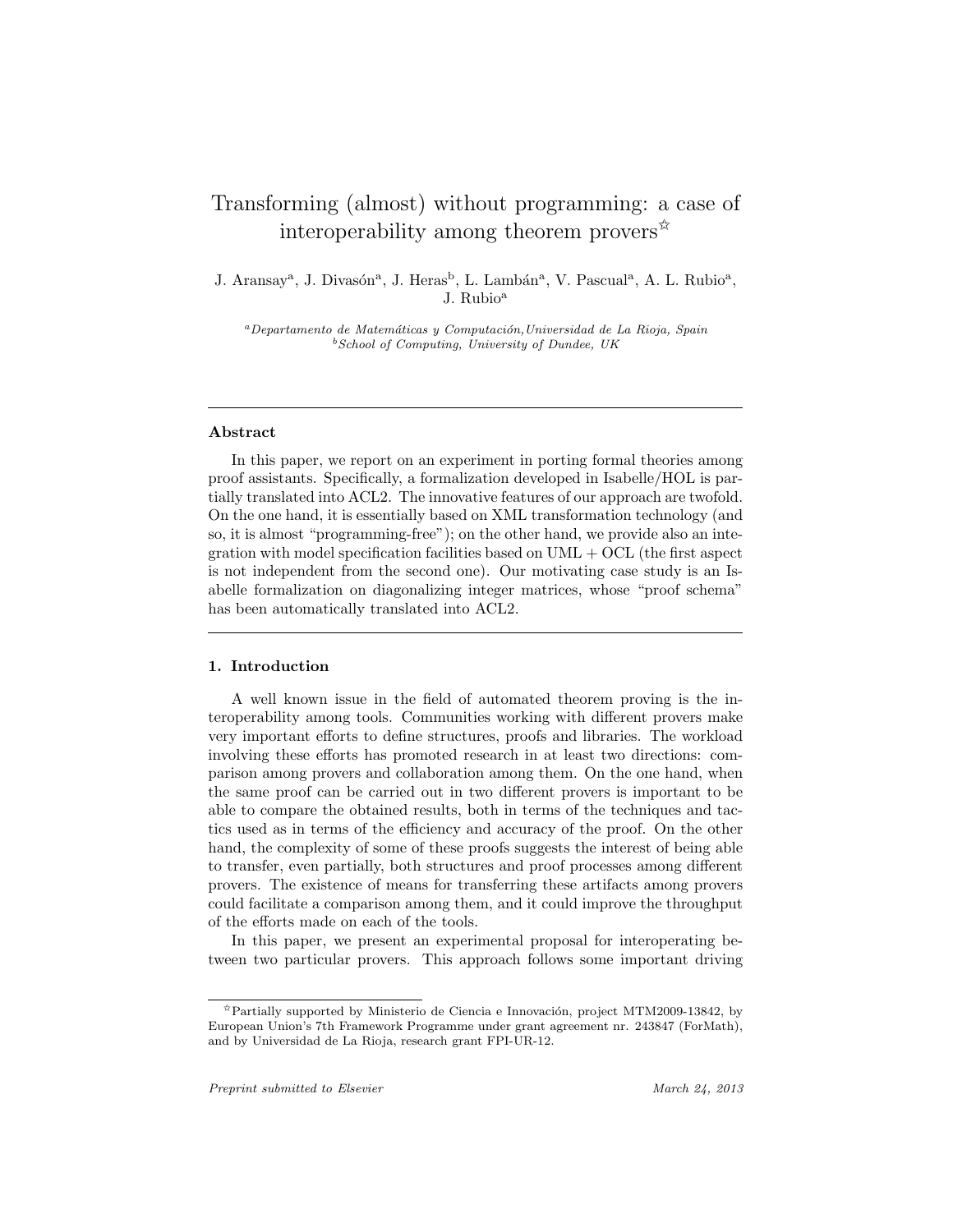principles. First, it is not intended to be a universal solution. The diversity and heterogeneity of the different provers, both in purely syntactic aspects as in the underlying logics, make more feasible an approach which considers specific transformations capturing the particularities of a domain of application. In our particular case, we will address interoperability from Isabelle to ACL2 in a case study dealing with matrix manipulation. More specifically, we will start from an already-built development in Isabelle/HOL and we will obtain its corresponding proof schema in ACL2. Even if the initial theory is implemented in Higher-Order Logic, the very nature of the problem, related to matrix properties, allows us to translate it safely into a First-Order Logic tool as ACL2.

A second key objective of our approach is to minimize programming tasks, since they are time consuming and error prone. We think that these two aspects (trying to get universal tools, and programming all the interoperability from scratch) are the most important reasons why many integration experiments have been uncompleted in the past. This second goal is achieved by using well known tools and standards, especially those based on XML. The absence of big programming efforts decreases the importance of not proposing a universal structure; our current experiment is not an ad-hoc development, since it can be applied to other close situations, by simply adapting our XML resources.

Finally, a distinguishing feature of the proposal is that it is not limited to interoperability between provers, but it seeks integration with model-based components. In our application domain (that of mathematics formalization) much of the proving strategy is based on the design of data structures: a carrier, some operators, and then the statements are essentially equalities among expressions. Even if theorem provers in general (and Isabelle and ACL2 are no exception) privilege the functional presentation, it is quite standard now to move from functional to (side-effect free) object-oriented specifications. In that way, the basic structures that must be defined to implement a proof in a theorem prover are very close to object-oriented models used for decades in the software engineering community. In our opinion, it would be very interesting to have a way to combine both worlds, so that some of the many tools available in the field of software engineering can also serve to the theorem proving community. To achieve this goal, we propose to transform Isabelle specifications to Ecore/OCL models processed using EMF.

In order to get all these different components combined, we present an intermediate language, called XLL (standing for Xmall Logical Language). This language, defined by an XML schema, is provided with the minimum essential elements such that it is possible to transfer an (first-order like) Isabelle development both to ACL2 as to Ecore/OCL, capturing the basic logical structure of each system. Importantly, we have designed the language XLL to have only the essentials  $(Xmall = XML + small)$  required to achieve interoperability between systems.

The paper is structured as follows: in the next section we present briefly each one of the three systems involved in the interoperability setting (Isabelle, ACL2 and EMF); in Section 3 we describe our interoperability architecture, devoting Section 4 to the explanation of the XLL language. Section 5 will show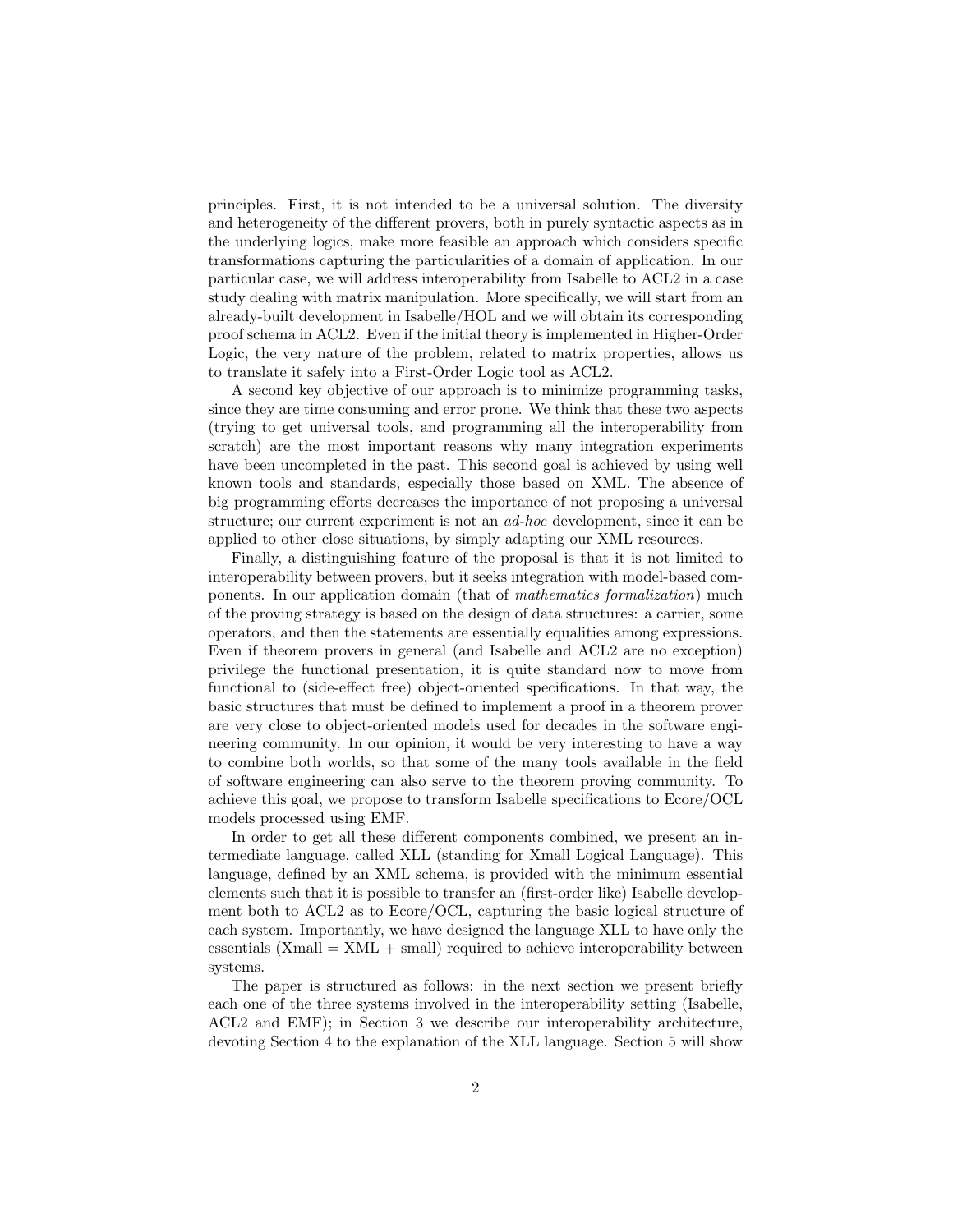a case study related to matrix manipulation, finishing with some conclusions and future work.

## 2. Overview of tools

In this section, we provide a short description of the main characteristics of the three tools involved in our interoperability setting: Isabelle, ACL2 and EMF.

## 2.1. Isabelle

Isabelle [10] is a generic theorem prover (in the sense that different logics can be implemented on top of it). It is programmed in ML, a well-known functional programming language. The Isabelle core (known as Isabelle/Pure, o metalogic) is composed by basic inference rules that represent a fragment of Higher-Order Logic, in the spirit developed by Alonzo Church [3], also known as simple type theory.

A detailed description of the metalogic can be found in [11]. We will not get here into the details, but point out that it is based in two main components:

- A type system, based on non-empty types, and function types. One of these types is a type called prop, which contains the propositions that can be expressed in the system.
- A set of inference rules which act over terms of type prop, and that express the properties of the connectors of the metalogic.

On top of this metalogic different logics can be implemented. For instance, the Isabelle standard distribution contains implementations of first-order logic, Zermelo-Fraenkel set theory or logic of computable functions. It also contains an implementation of Higher-Order Logic (HOL), in which we will focus, since our later developments will be mainly carried out on top of it. HOL is the most widely used logical setting by the Isabelle community, so that usually Isabelle/HOL is commonly referred as Isabelle. In order to define HOL over the metalogic, one must define both a type system, capturing the properties of the HOL type system, and a set of axioms (or rules) which define our logical system.

New statements can be introduced in the system by means of idioms such as lemma or theorem, which admit premises and hypothesis in the form of boolean expressions; their proofs can be carried out in different ways; the traditional style consists in the successive application of tactics or tacticals (functions mapping the statement to one or various easier statements) that must lead to the original premises or to a trivial true statement; thus, proofs are developed in a backward style. Then, another language called Isar allows the construction of proofs in a backward or forward style, endorsing the use of an almost natural language, where proofs should remain human-readable. Nevertheless, in the rest of the paper, we will focus on statements and specifications more than in proofs.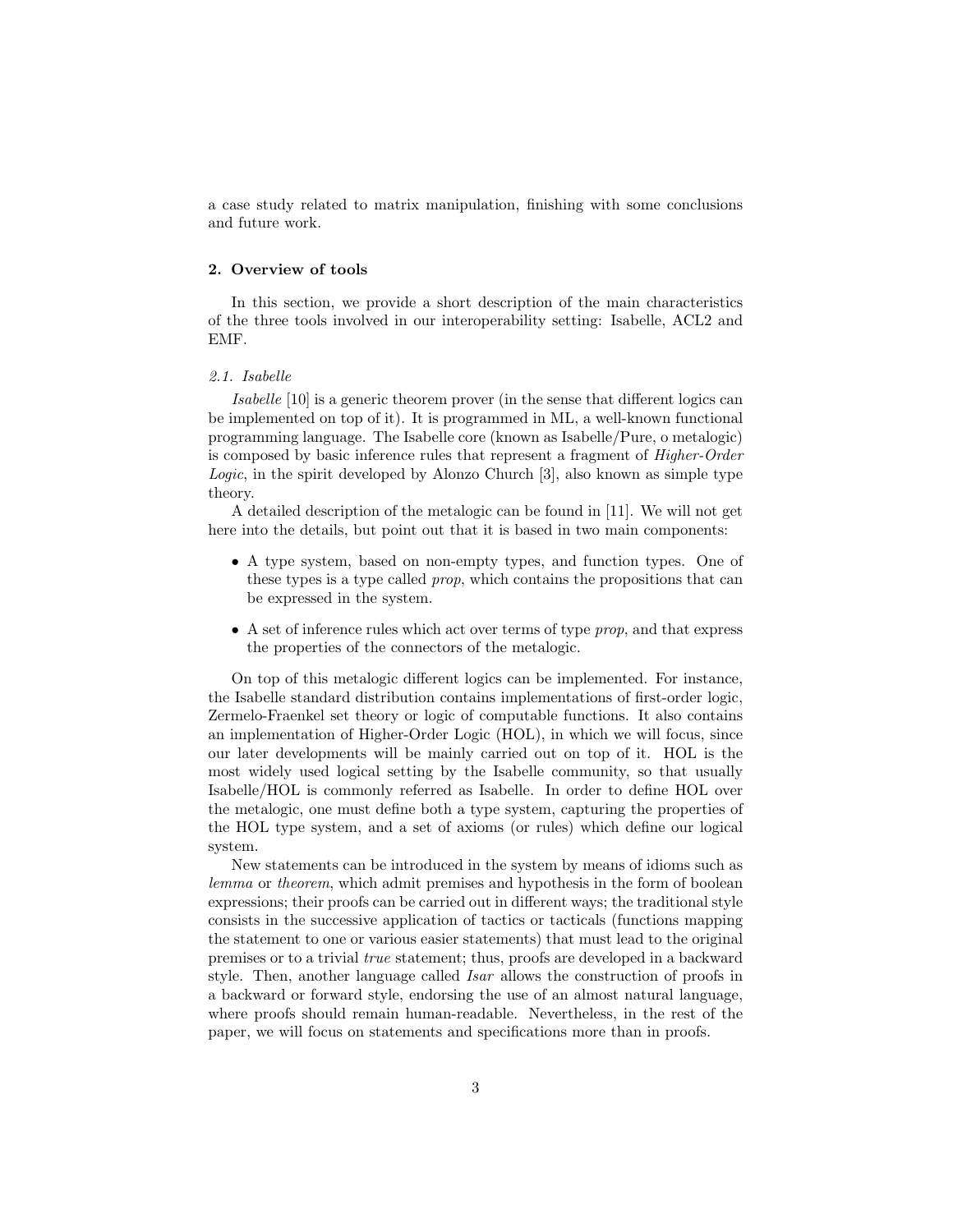# 2.2. ACL2

ACL2 [8] stands for "A Computational Logic for an Applicative Common Lisp". Roughly speaking, ACL2 is a programming language, a logic and a theorem prover. Its programming language is an extension of an applicative subset of Common Lisp [13]. The ACL2 logic describes the programming language, with a formal syntax, axioms and rules of inference: the applicative subset of Common Lisp is a model of the ACL2 logic. Finally, the theorem prover provides support for mechanized reasoning in the logic. Thus, the system constitutes an environment in which programs can be defined and executed, and their properties can be formally specified and proved with the assistance of a theorem prover. The logic is a First-Order Logic with equality. The syntax of its terms is that of Common Lisp and therefore uses prefix notation. The logic includes axioms for propositional logic and for a number of primitive Common Lisp functions and data types.

By the principle of definition, new function definitions (using defun) are admitted as axioms only if there exists an ordinal measure in which the arguments of each recursive call (if any) decrease, thus proving its termination. This ensures that no inconsistencies are introduced by new definitions. The ACL2 theorem prover is an integrated system of ad-hoc proof techniques, including simplification and induction among them. Simplification is a process combining term rewriting with some decision procedures (linear arithmetic, type set reasoner, and so on). Sophisticated heuristics for discovering an (often suitable) induction scheme is one of the key features in ACL2. The command defthm starts a proof attempt, and, if it succeeds, the theorem is stored as a rule (in most cases, a conditional rewriting rule). Definitions made with defun, statements introduced by defthm, and other definitional entities (as the *existential* definitions built with defun-sk) are called events in ACL2 terminology.

The theorem prover is automatic in the sense that, once defthm is submitted, the user can no longer interact with the system. However, in some sense, it is interactive. Often, non-trivial results cannot be proved on a first attempt, and then the role of the user is important: she has to guide the prover by a suitable collection of definitions and lemmas, used in subsequent proofs as rewriting rules. These lemmas are suggested by a preconceived hand proof (at a higher level) or by inspection of failed proofs (at a lower level). This kind of interaction is called "The Method" by the authors of the system [8].

Executability is a relevant feature of ACL2: since its axioms and rules of inference describe a subset of Common Lisp, most ground expressions in the logic are directly executable in the host Lisp (as opposed to deducing their values via the axioms). Nevertheless, this simple relationship is complicated by the fact that not all Common Lisp functions are defined on all inputs: the Common Lisp standard introduces the notion of "intended domain" of a primitive function. Outside this intended domain the behavior of a function is not specified. In contrast, in the ACL2 logic functions are total: that is, every application of a function defined has a completely specified result.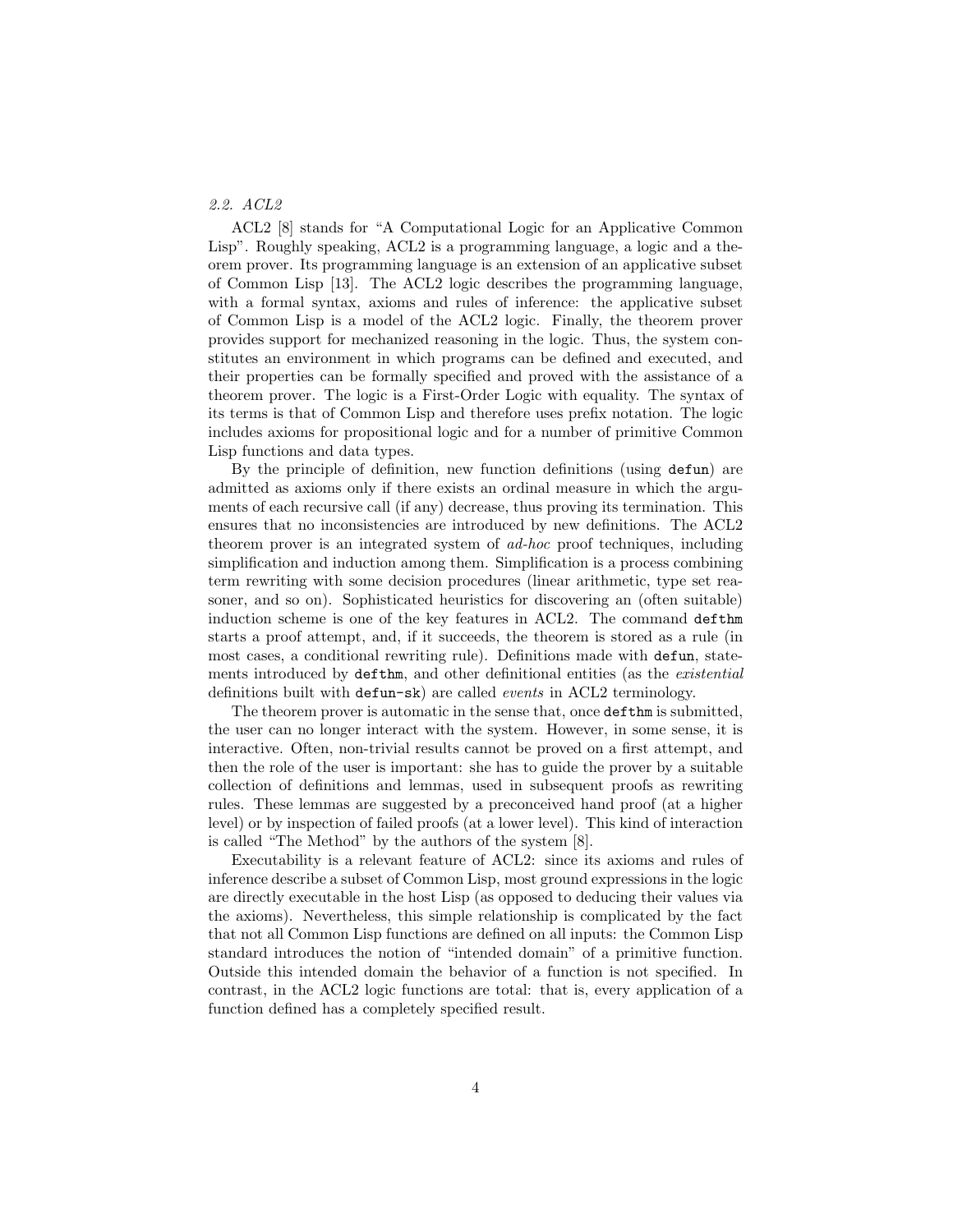# 2.3. EMF

The Eclipse Modeling Framework (EMF) project [12] is a complex Eclipse plugin that provides a framework for describing models and then generating other models or code from them. In fact, modeling and programming can be considered the same thing when working with EMF. This framework brings them together as two well-integrated tasks of the same job, because EMF unifies three important technologies: Java, XML and UML. An EMF model integrates the three technologies and can be defined using either of them.

The (meta)model used to represent models in EMF is called Ecore. Ecore is a simplified and small subset of UML (full UML supports much more ambitious modeling than the core support in EMF). Ecore is the center of the EMF world and an Ecore model can be created from any of the three technologies: a UML model, an XML Schema, or Java interfaces. In addition, the reverse transformation is possible: from an Ecore model one can generate a UML model, an XML Schema, Java implementation code and, optionally, other forms of the model. Despite having this variety of representations, it is well known that UML models (and consequently Ecore models) have certain limitations in expressing some kinds of logical constraints. For that reason, Ecore models can be enriched with OCL constraints [14]. This possibility becomes a requirement in our framework, as in order to get interoperability with automated provers it is essential to be able to express complex constraints. In particular, EMF provides the technological support which allows us to validate a particular instance of an Ecore model annotated with OCL constraints [9].

In addition, the EMF community has developed different subprojects that enable the development of models repositories (see, for example the CDO or Teneo projects [4]), which in our context could be used to develop repositories of specifications and proofs.

#### 3. An architecture for interoperability

Figure 1 displays the main components of our architecture for interoperability. There are several outstanding features of this architecture that we explain in the rest of this section. These features are the main components, the role of programming and the intermediate artifacts (with a special emphasis in the XLL component).

#### 3.1. Main components

The main components of the architecture are Isabelle, ACL2 and EMF. Within our setting, we start from an Isabelle theory that is ported to both an ACL2 program and an Ecore/OCL model. An Isabelle theory includes essentially four parts:

- 1. Some datatypes representing the concepts where the theory is carried out.
- 2. Some definitions of functions.
- 3. Statements of properties.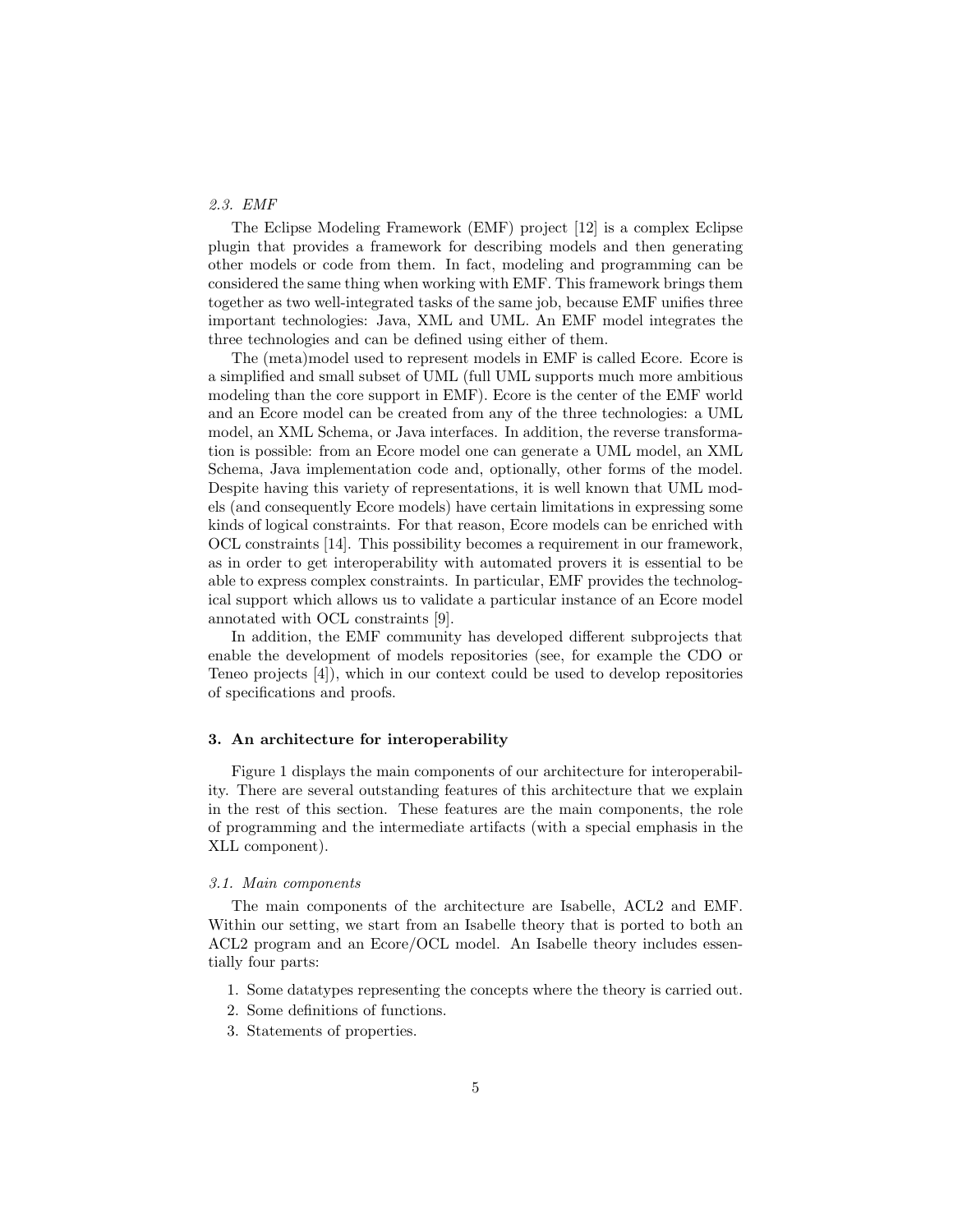

Figure 1: Architecture diagram.

4. The proofs of the statements.

Let us illustrate these four components with a simple example dealing with lists. First, we define in Isabelle the corresponding datatype:

datatype 'a list = Nil ("[]") | Cons 'a "'a list" (infixr "#" 65)

Then, we define an operation to *concatenate* lists:

## primrec

```
append :: "'a list \Rightarrow 'a list \Rightarrow 'a list" (infixr "@" 65) where
  append_Nil:"[] @ ys = ys"
| append_Cons: "(x \# xs) @ ys = x # xs @ ys"
```
Finally, we state the associativity of append, and prove it in Isabelle:

lemma append\_assoc [simp]: "(xs @ ys) @ zs = xs @ (ys @ zs)" by (induct xs) auto

In order to get the ACL2 output, we are mainly interested in the two central items: definitions and statements. Our final objective is to get a series of statements in ACL2 replaying the proof developed in Isabelle. To this aim, we need some knowledge about the functions involved (Item 2 in the previous enumeration). Since ACL2 is untyped, to produce ACL2 headers, we only need in principle to know its arity, which can be directly inferred from the statements. Let us stress that the *bodies* of the functions are not necessary to translate the statements; furthermore, it would not be possible to obtain the bodies without knowing the data types representation, an information which is missing in our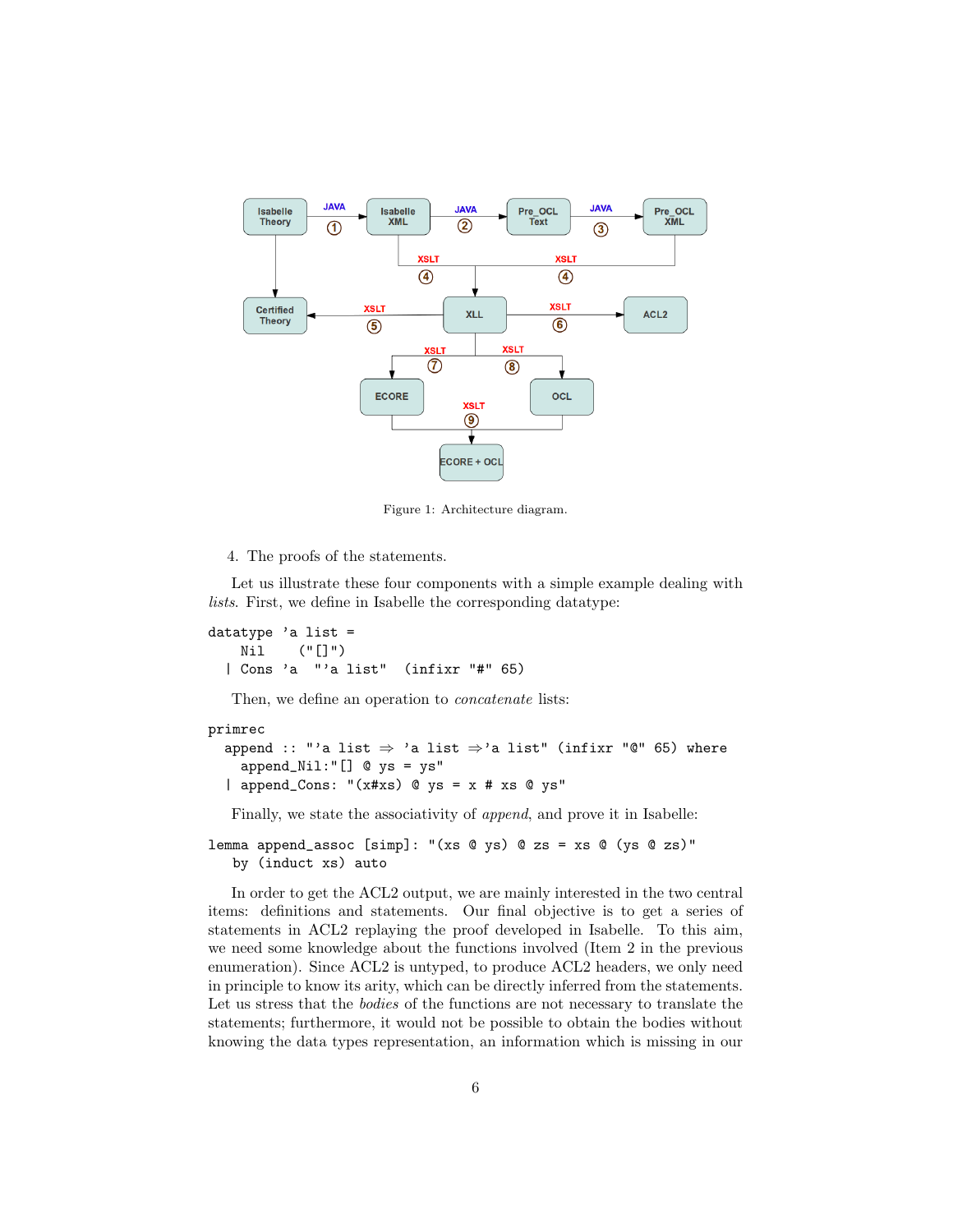transforming schema. Nevertheless, due to the fact that ACL2 functions must be total, it is usually needed to introduce predicates to state that free variables or constants appearing in operations and formulas belong to the appropriate domains (for instance, that an index for a list or a matrix position should be a natural number); these premises and typing predicates will be also generated by our automatic translation.

We insist on the idea that data types representation is not translated from Isabelle to ACL2 since we prefer to delegate these internal design decisions, which are crucial in the final development of a proof, to the ACL2 user. For instance, our matrix representation in this Isabelle development, by means of finite functions over pairs of naturals would not be natural in ACL2, where a representation by lists, or lists of lists, seems much more appropriate.

It is worth mentioning that modeling in Ecore requires information about data types (in order to convert each type to a class) and about the types and arity of functions/definitions used in Isabelle (in order to convert them to class methods). Let us remark that we obtain an Ecore model, so the information about implementations or representations from Isabelle is not required for this transformation (nor for ACL2). In order to complete the Ecore model, we also use theorems' statements, since they will be translated as OCL restrictions in that model.

# 3.2. The role of programming

As announced from the very title of the paper, programming is restricted to a minimum. It is true that designing XSLT sheets could be identified as a kind of declarative programming, but it should be also clear that this avoids most of the *dangerous* errors that we associate to the task of programming in  $C, C++,$ Java and the like (as no reward comes without a price, the debugging task is rather painful in XSLT).

We note that at Figure 1 three arrows (numbered 1, 2 and 3) are labeled with "Java". However, all these steps are auxiliary, utility processes. For instance, in Step 2, we find that each single theorem, datatype definition, or operation in Isabelle gives place to an XML file (this is made by a facility integrated in the standard Isabelle distribution). In general, it will be necessary to convert a multitude of theorems' statements, data type information, definitions. . . to XML, so we automated this process by making a Java program to perform this task. This very simple program gets as input a text file which contains the path of the Isabelle theory that has to be processed and the list with the names of the Isabelle elements that have to be translated to XML.

As shown in Figure 1, the essential part of the transformation and translation processes in our architecture is performed by using XSLT (Steps 4 to 9). Extensible Stylesheet Language Transformations (XSLT) is a declarative language for transforming XML documents into other XML documents (or other objects such as HTML for web pages or plain text). To introduce it briefly: an XSLT processor takes one or more XML sources, plus one XSLT stylesheet, and processes them with the XSLT template-processing engine (the processor) to produce an output document. Due to topics as reusability and maintenance,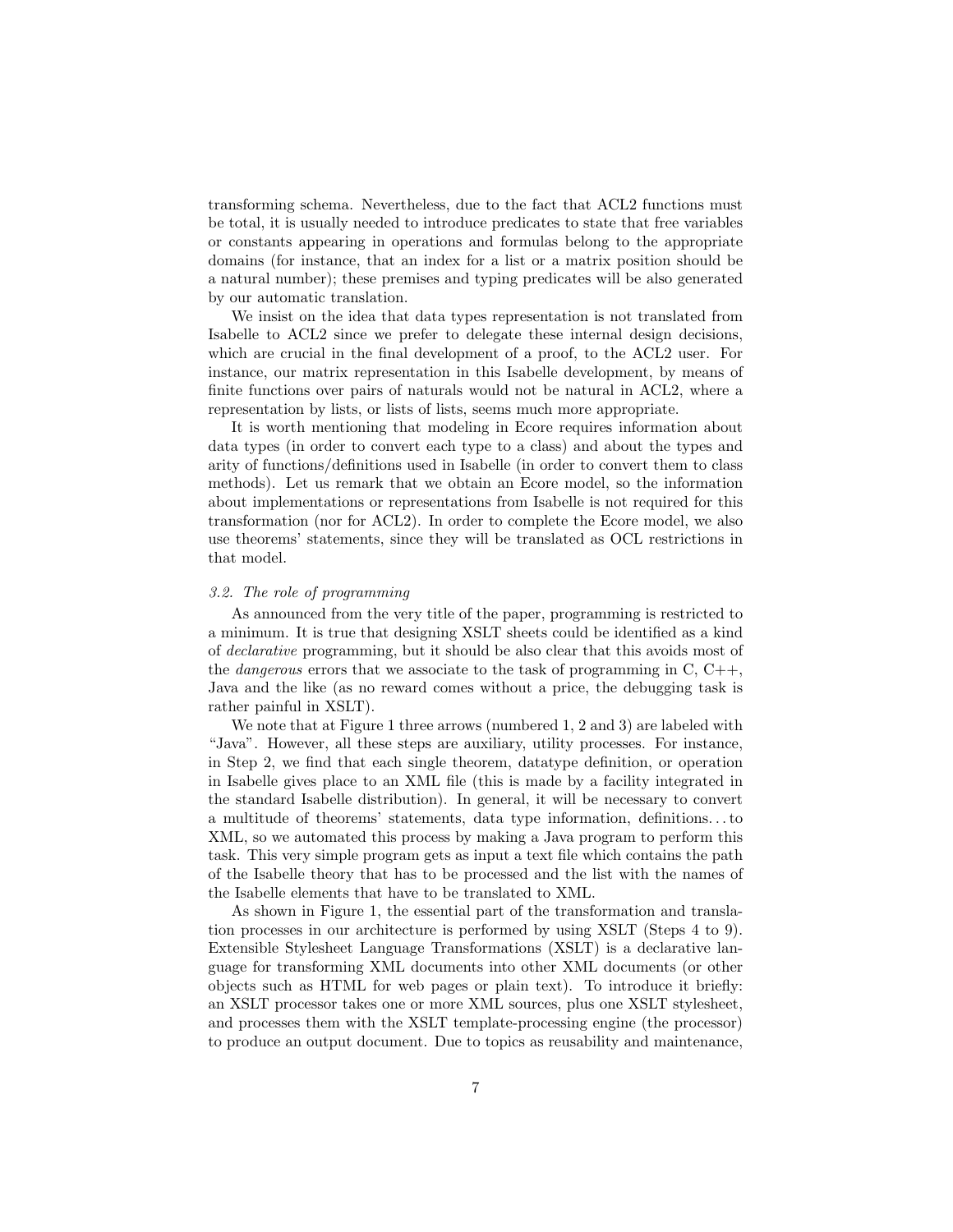it is a "good practice" to have various small XSLT files instead of one big transformation. For this reason, another technology is used in our development: XProc [16], which is designed to address the common problem of how composing XML processes. In our case, we use XProc to make consecutive XSLT transformations; more specifically, a pipeline of transformations, where the output of the k-th transformation is the input to the  $(k + 1)$ -th one.

#### 3.3. Intermediate artifacts

The heterogeneity of the artifacts handled in each tool involved is one of the key challenges that must be addressed in an interoperability context as the one we are presenting. For this reason, it is essential to carry out the transformation process into several simpler steps that allows us to adapt the technical requirements (input and output formats, file structure, and so on) incrementally.

In our case, we have divided the entire process into several steps using different intermediate artifacts. For example, some XML files are generated with the necessary information; that is, information about types (necessary for modeling in Ecore) and information about theorems' statements (necessary for translating to ACL2 and OCL). Once all this information is translated into XML files, the Isabelle theory is no longer necessary; we just keep it to complete some further tests about the relationship among some of the intermediary languages developed and the original theorems. One of these XML files is the Pre OCL file (Step 3). It contains an XML dialect with the theorems' statements from the input Isabelle theory, but now written in a "raw" Isabelle style, where operations appear in prefix notation, most of the abundant Isabelle syntax translations are avoided (for instance, Isabelle pretty syntax for lists [x; y] would appear in terms of the primitive Isabelle list constructors), and additionally following an XML structure through an XML Schema (see Appendix 6.2 in [1]). This Pre OCL XML file is completed (Step 4) with the specification of the datatypes used in the Isabelle theory (typedefs, definitions, functions, and so on) to obtain an XLL document. This document, written in the XLL language, is the keystone of the architecture, so we will explain it in the following section.

#### 4. The specification language XLL

In this section, we introduce an XML-based specification language called XLL (for Xmall Logical Language). The language XLL is defined through an XML schema which consists of two parts:

- 1. A specification of datatypes (or classes), including for each datatype a name plus a family of operators (or methods); this part is essentially imported from the schema of Isabelle XML.
- 2. A set of logical statements, expressing some properties of the datatypes involved.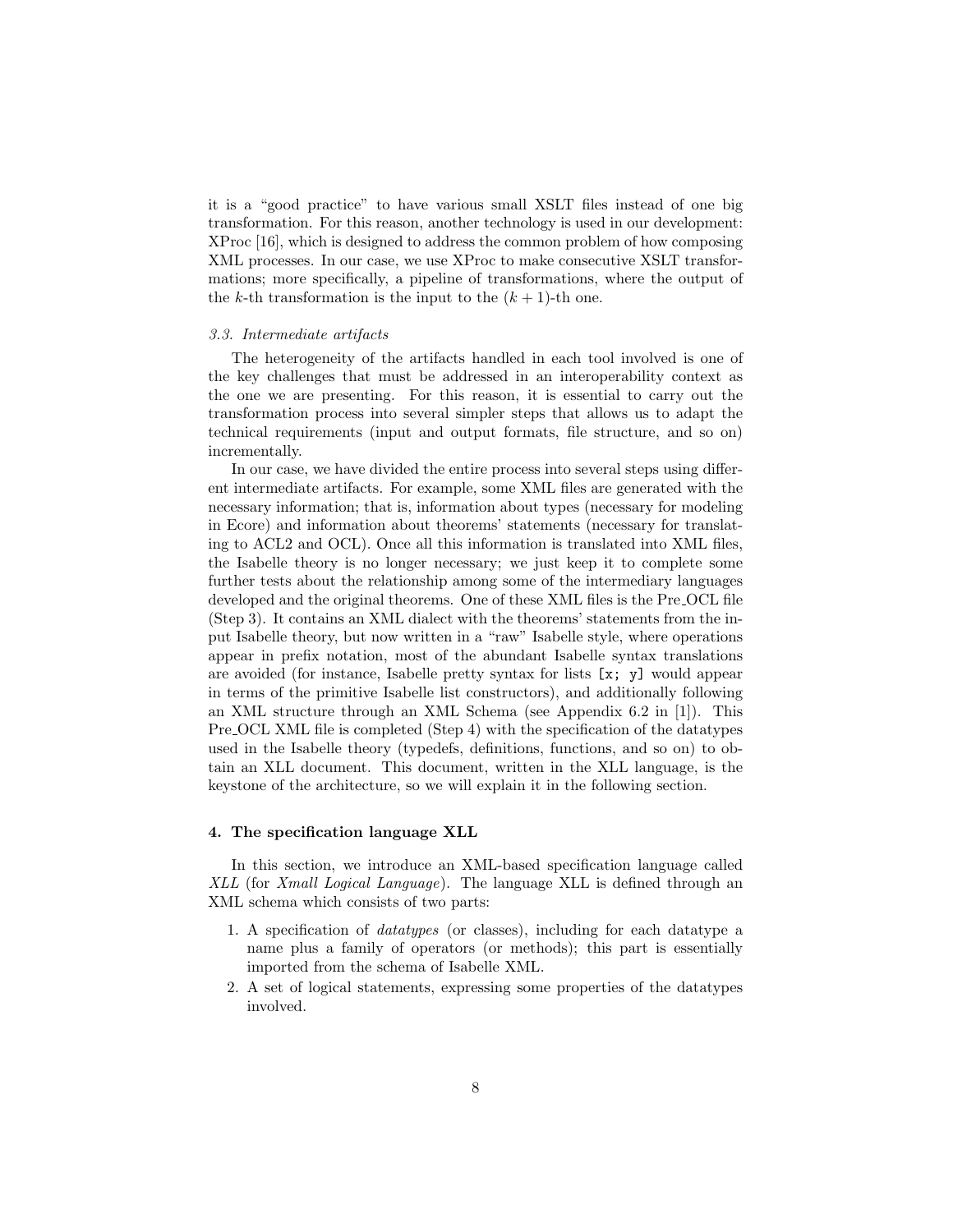The aim of the first layer is twofold. First, it is used to define UML classes in an Ecore model, providing a context for the OCL restrictions which will be generated. As a second purpose, it defines a dictionary for the operations that can appear in the logical part. The second section of XLL defines a kind of First-Order Logic language, which is enough to cover both the expressiveness of ACL2 and the corresponding subset of OCL.

To illustrate these aspects, let us resume the example of concatenation of lists. The XLL expression corresponding to the Isabelle code in Subsection 3.1 is presented in Figure 2. If the cumbersome XML tags are dropped out, an expression equivalent to that of Figure 2 could be:

# $\forall xs, ys, zs : a List, append(xs, append(ys, zs)) = append(append(xs, ys), zs)$

In the previous expression, in addition to some general logical constructs (quantifier, equality, and so on), the only operation is append. This implies that, in the datatype section, there should be a type or class  $(List)$  endowed with an operator (or method) named append. The first part of our XLL schema deals with this kind of information.

As for the syntax of the expressions, XLL defines (in its second part) essentially a typed First-Order Logic language. Following ideas from Isabelle XML, the quantifiers  $(\forall, \exists)$  are dealt with separately, since they have a *binding scope* (a body). The rest of operations are treated homogeneously. This includes both the user defined methods (as append in the example) and the propositional logical connectives (considering as such the equality symbol, too). To make homogeneous the processing, the propositional connectives are grouped in the first part of the XLL schema (the one referring to datatypes) into a class called PL (for Propositional Logic). These primitive operations will be translated literally to any other specification language (OCL, ACL2 and so on).

From an XML technical point of view, the only aspect deserving attention is the necessary link between the names of methods in the datatypes part and the names of the operations in the logical expressions: the latter must be chosen among the former. Since the set of names is not a constant, it is necessary to use the XML tools key and keyref, to refer on each concrete XLL document to the family of operation names. This family is not always located at the same place, and it must be collected by seeking over each concrete document instance. The Isabelle XML schema contains enough information to recover that collection, but this task would need complex XPATH instructions. Unfortunately, the standard XML-Schema (or XSD, in short) only allows us to use a subset of XPATH [15]. This is the reason why the Isabelle XML schema has not been fully reused. We need to redefine a new schema where the names of methods are more explicitly presented, in such a way that the required XPATH commands are simple enough to be employed in combination with XSD. Then, a small XProc script (grouping four simple XSLT sheets) allows us to obtain an XLL datatype specification from several Isabelle-XML documents.

With respect to the types in the logical expressions, they can be user-defined classes or elementary data which can be easily inferred from the context. Only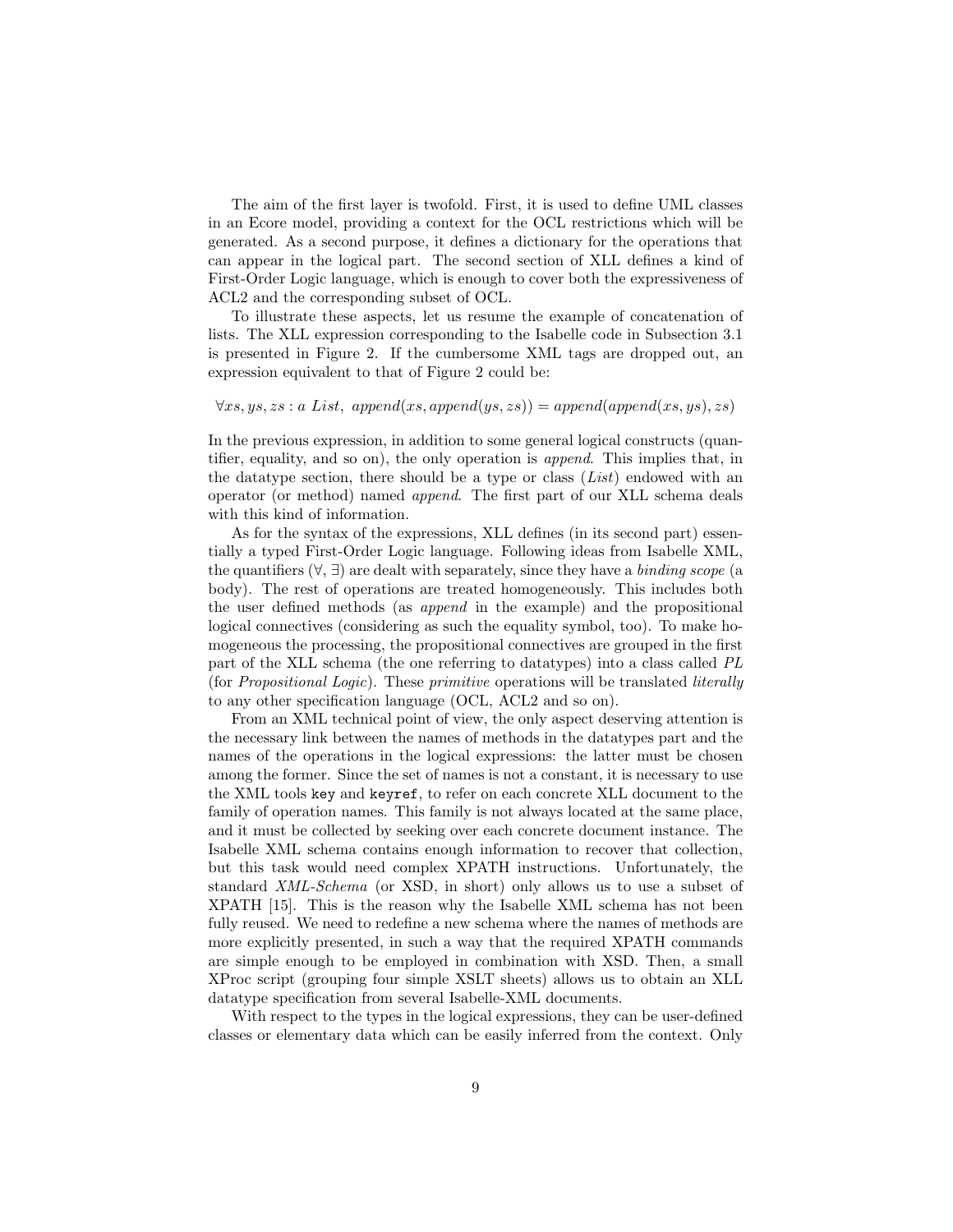```
<Theorem>
 <name>append_assoc</name>
   <forall>
      <param><name>xs</name><type>'a List.list
                      </type></param>
      <body>
        <forall>
          <param><name>ys</name><type>'a List.list
                         </type></param>
            <body>
              <forall>
                <param><name>zs</name><type>'a List.list
                                 </type></param>
                <body>
                  <operation>
                    <name>HOL.eq</name>
                    <operation>
                      <name>List.append</name>
                      <operation>
                        <name>List.append</name>
                        <constant><name>xs</name></constant>
                        <constant><name>ys</name></constant>
                      </operation>
                      <constant><name>zs</name></constant>
                    </operation>
                    <operation>
                      <name>List.append</name>
                      <constant><name>xs</name></constant>
                      <operation>
                        <name>List.append</name>
                        <constant><name>ys</name></constant>
                        <constant><name>zs</name></constant>
                      </operation>
                    </operation>
                  </operation>
                </body>
              </forall>
            </body>
        </forall>
      </body>
   </forall>
</Theorem>
```
Figure 2: XLL for the associativity of append.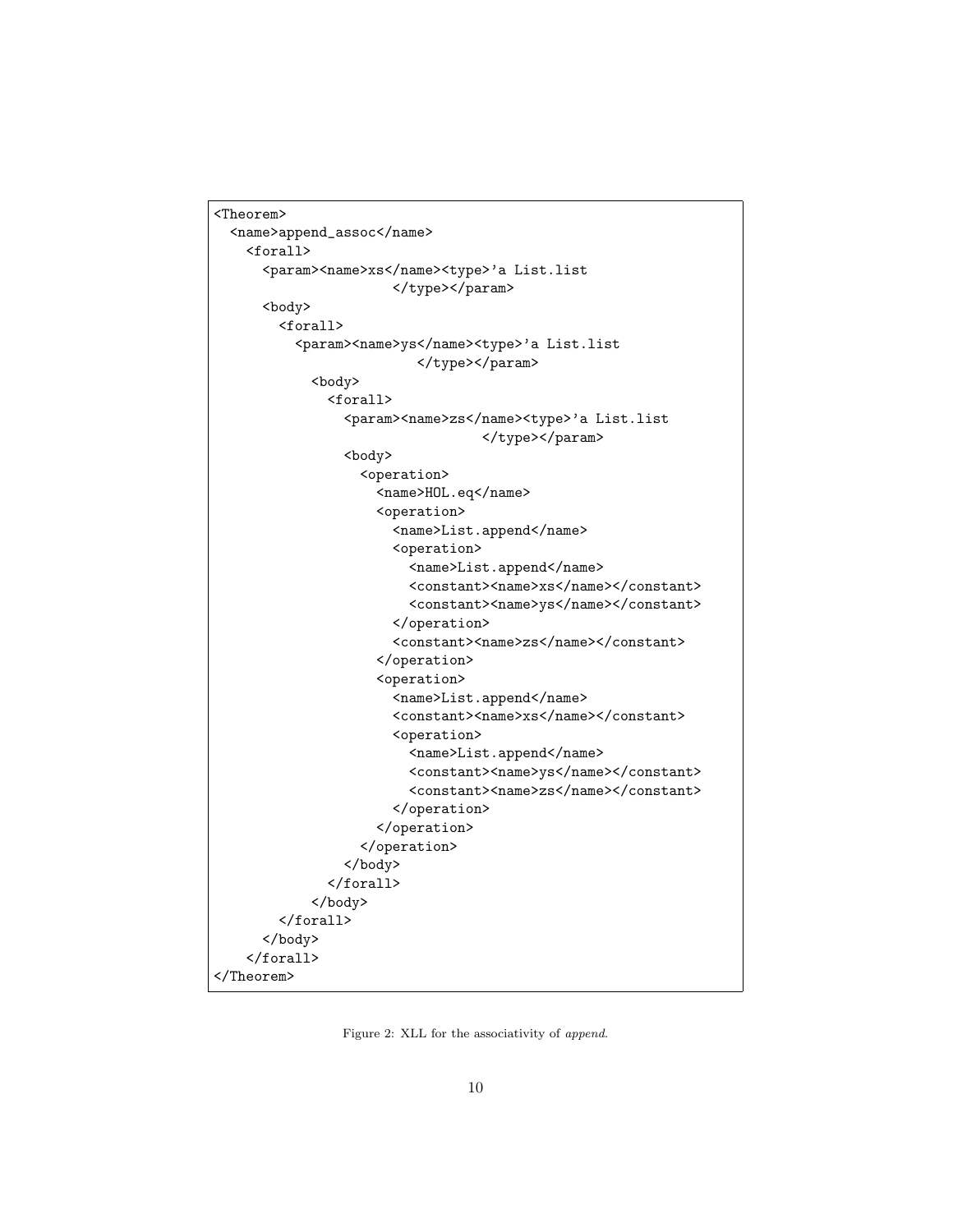in cases of implicit coercion, some additional type annotations are necessary. For instance, in our driving example (integer matrix manipulation), a constant as the number 1 can denote either an entry of a matrix or an index for a row or column. In the first case, 1 should be considered as an integer; on the contrary, in the second one, it must be considered as a natural number. These disambiguation annotations are encoded inside the very logical expression, by using enriched arguments like

#### <constant> <name>1</name> <type>Nat</type> </constant>

The complete XLL schema can be found in Appendix 6.7 of [1]. In the architecture presented in the previous section, XLL documents (that is to say, XML documents compliant with our XLL schema) are generated from Isabelle formalizations. Then, from an XLL document we can obtain an Ecore/OCL model: the datatype part provides the UML context where interpreting the constraints corresponding to the XLL expressions (Step 7 in Figure 1). Furthermore, from the same XLL document an ACL2 set of statements can be also generated (Step 6), essentially forgetting the datatypes part, because ACL2 is an environment without explicit static typing; nevertheless, the type annotations in the logical expressions are used to generate predicates checking dynamically ACL2 types.

## 5. Case study: a diagonal matrix form

As explained previously, our main driving example was a formalization developed in Isabelle/HOL about integer matrices manipulation. Precisely, the undertaken problem was the modeling of a procedure to reduce an integer matrix to a diagonal form. The algorithm is quite standard, a variant of Gauss elimination, adapted to a situation where the entries of matrices range over a ring, instead of over a field (see, for instance, [2]).

The main result looks as follows. Given an integer matrix A, there exist three integer matrices  $P$ ,  $Q$  and  $B$  such that:

- $B = PAQ$ .
- $P$  and  $Q$  are invertible matrices.
- $B$  is a diagonal matrix.

The corresponding Isabelle statement is:

```
lemma Diagonalize_theorem:
shows "∃P Q B. is_invertible P \land is_invertible Q \land B = P*A*Q
  ∧ is_square P (nrows (A::int matrix)) ∧ is_square Q (ncols A)
  ∧ Diagonalize_p B (max (nrows A) (ncols A))"
```
One important property of the developed proof is that it is constructive. That is to say, the existential quantifier about  $P$  and  $Q$  (and then  $B$ ) is proved by giving explicit witnesses P and Q, produced in an algorithmic way. In such a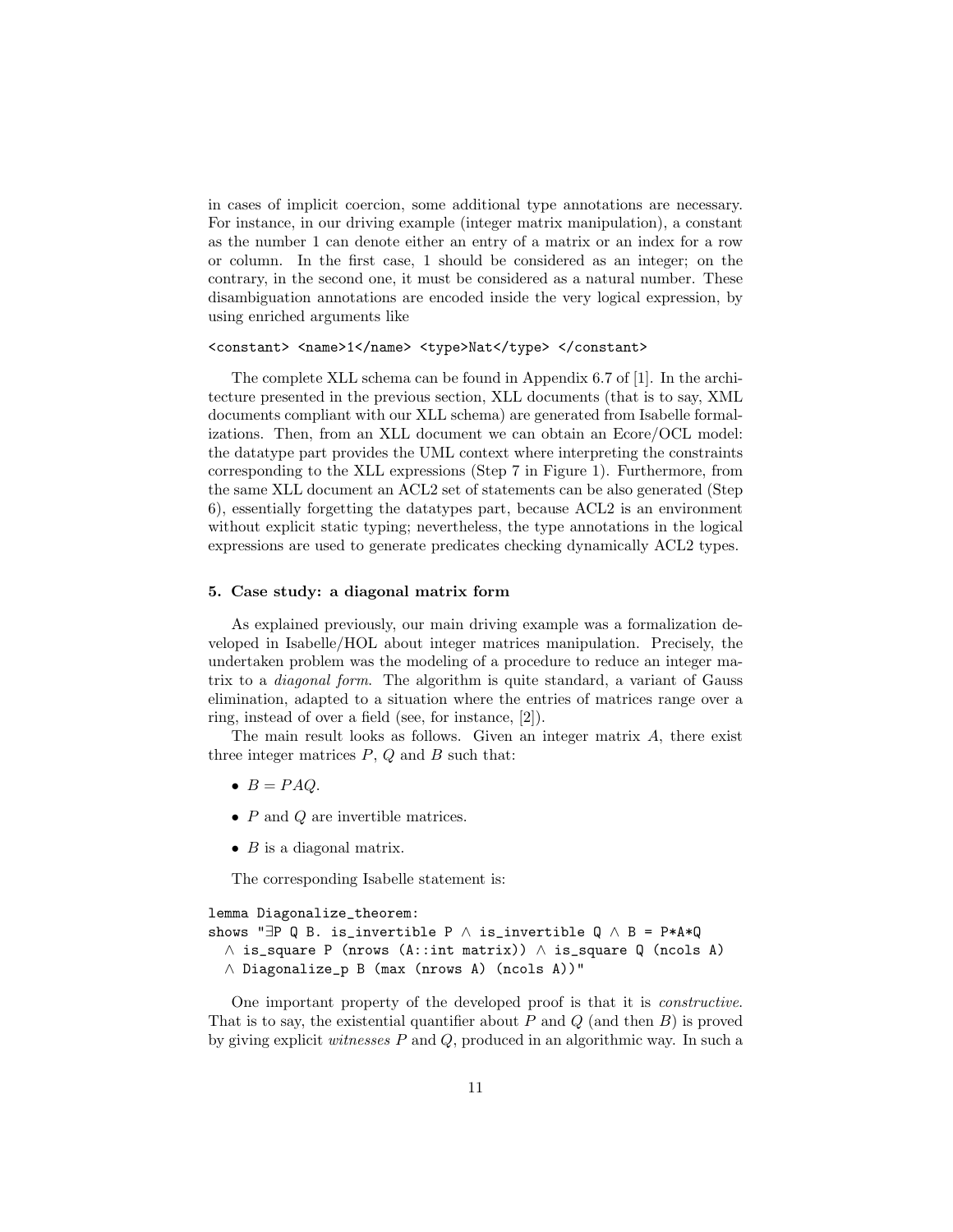situation, a good feature is to get executable programs from the proof. However, using the full power of HOL implies, in addition to ease the life of the (human) prover, that some constructions are not amenable directly to an executable version. In our case, the most prominent aspect is the representation of matrices as functions whose range (of nonzero elements) is finite; this representation prevents us from evaluating them inside Isabelle.

The traditional way of dealing with this setting [6] is to transform the formalization in order to generate (Haskell or ML) programs, which can be then executed. Our approach is different. Instead of generating code in a programming language, we generate the schema of a proof in a different proof assistant (namely, ACL2). Being ACL2 also a programming language, an ACL2 proof (when completed) will allow us to obtain executable programs, with ensured correctness.

The ACL2 output corresponding to the Isabelle main statement consists of two ACL2 events:

```
(defun-sk exists_Diagonalize_theorem (A)
       (exists (P Q B)
       (and (Diagonal_form.is_invertible P)
       (and (Diagonal_form.is_invertible Q)
       (and (equal B (Groups.times_class.times
                     (Groups.times_class.times P A) Q))
       (and (Diagonal_form.is_square P (Matrix.nrows A))
       (and (Diagonal_form.is_square Q (Matrix.ncols A))
       (Diagonal_form.Diagonalize_p B
          (max (Matrix.nrows A) (Matrix.ncols A))))))))))
(defthm Diagonalize_theorem
  (implies (matrix_integerp A)
```
(exists\_Diagonalize\_theorem A)))

The first function definition establishes the conditions where the main theorem must be true, determining the witnesses for the matrices  $P$ ,  $Q$  and  $B$ . Note that the identifiers naming the different functions are constructed by using the natural terminology in Ecore/OCL (and therefore in XLL, too). Let us also stress that the statement of the theorem is conditional: even if ACL2 (as Common Lisp) is a (statically) untyped language, a type dynamic predicate (imposing that the input  $A$  is an integer matrix) is required.

#### 6. Conclusions and further work

In the frame of the ForMath European project [5], several proofs assistants are used to develop libraries of formalized mathematics, with the objective, in particular, of providing enough resources to verify mathematical software. Thus, the provers Coq, Isabelle/HOL and ACL2 have been useful (each one has its own strengths and weaknesses) to formalize different subjects in the project.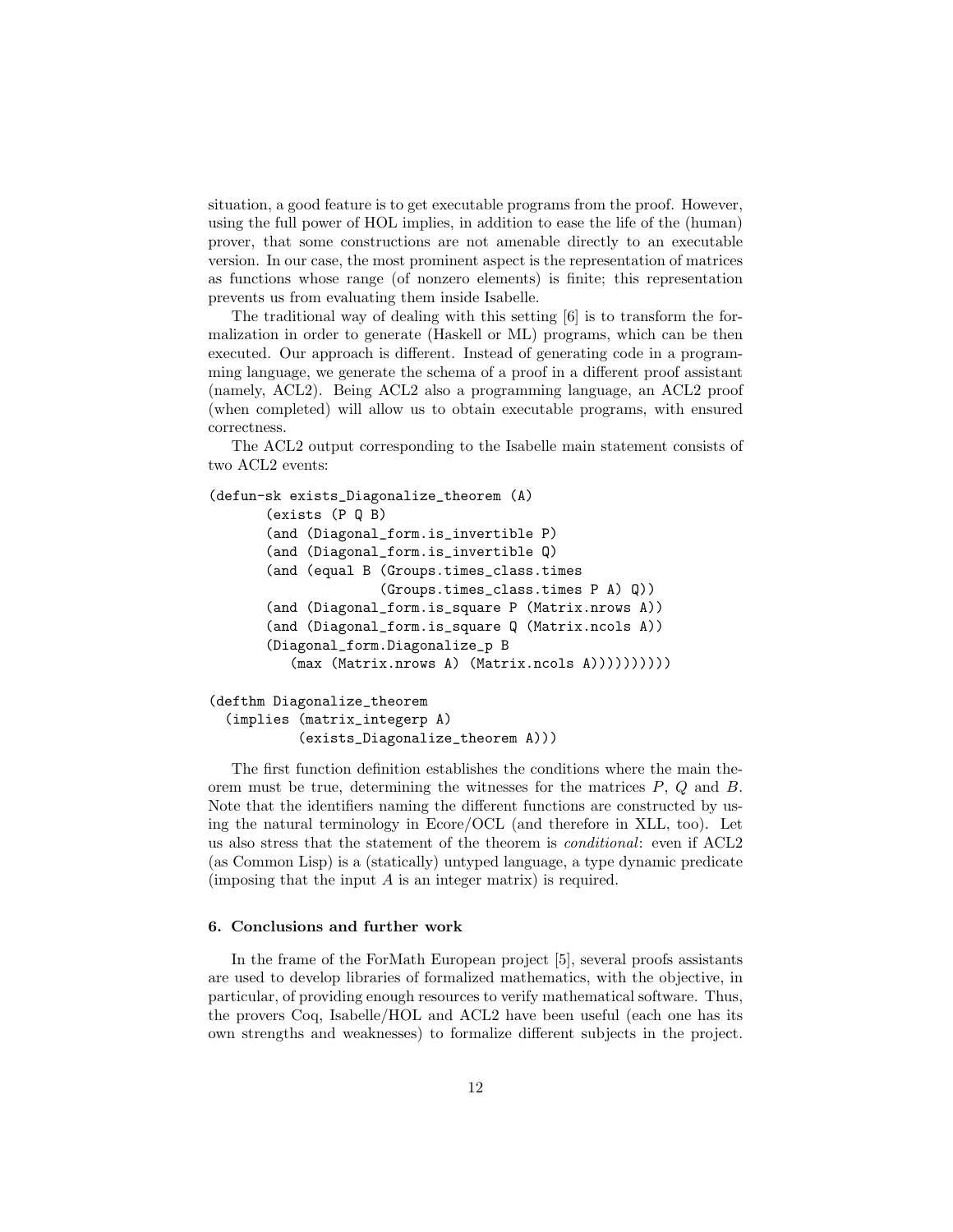Therefore, it is natural (and it was explicitly stated in the objectives of the project) trying to make coexist different proof assistants in a same formalization effort.

Interoperability among proof assistants is an old (and important) topic in automated reasoning. Without doing here a review of this topic, let us comment on the points we consider original in our proposal. First, it is not a universal technology. We focus on very concrete problems related to mathematics formalization, and which are first-order in nature (that last constraint avoids us many troubles with the different underlying logics in each theorem prover). Second, we present an approach where the need of programming is reduced to a minimum. Both features fit well together: since there is very few programming to do, our strategies can be easily adapted when (slightly) moving the context (and so, it is not only an ad-hoc solution to a very particular problem).

The reason why we can relieve the programming tasks (either in C or ML or Haskell languages, or even in the internal languages of each prover) is that we are applying well-known XML utilities. In particular, we have designed an XMLbased specification language called XLL, capturing the essentials of the kind of properties to be expressed. Unsurprisingly, it is related to another innovative feature of our contribution: the integration with model-based technologies (and more concretely with the EMF tool suite  $[4]$ . When providing UML/OCL models of our formalizations, our initial goal was to give the first steps towards a repository of formalized theories, inspired by already-proven experiences (like the CDO or Teneo projects [4]). Waiting for a deeper development of this idea, up to now Ecore technology is used in our transformation plan to validate, in an intermediate step, the conversion made from Isabelle theories. Being our topic of study theorem provers, it is quite evident that we are worried about the correctness of our mappings. In addition to the Ecore intermediate validation, we are able to go back from XLL documents to Isabelle theories (Step 5 in Diagram 1 in Section 3), automatically proving (in Isabelle!) the behavioral equivalence between that Isabelle theory and the original input one. On the contrary, it is not possible to reconstruct the Isabelle theory from the produced ACL2 specification, because, having ACL2 a weaker type system than Isabelle/HOL, we irretrievably lost information in the translation.

In summary, we consider our approach simultaneously simple and robust enough to be applied in the area of mathematical certified computation. This claim is justified because the case study of a diagonalization process of integer matrices is not trivial with respect to both the difficulty and the size of the proofs (ca. 6000 lines, 30 definitions and 220 lemmas).

As for open research lines, there is room for many improvements. Perhaps the most obvious one is to produce evidence of the usefulness of our proposal of moving specifications and "proofs schemes" from Isabelle to ACL2. To this aim, it would be necessary to complete other proofs in ACL2 obtained from Isabelle ones. It could be the case that, to be fruitful, it could be necessary to translate more structure from the proofs (we are thinking of translating the *dependencies* graph among lemmas, in order to give to ACL2 hints about how performing a proof).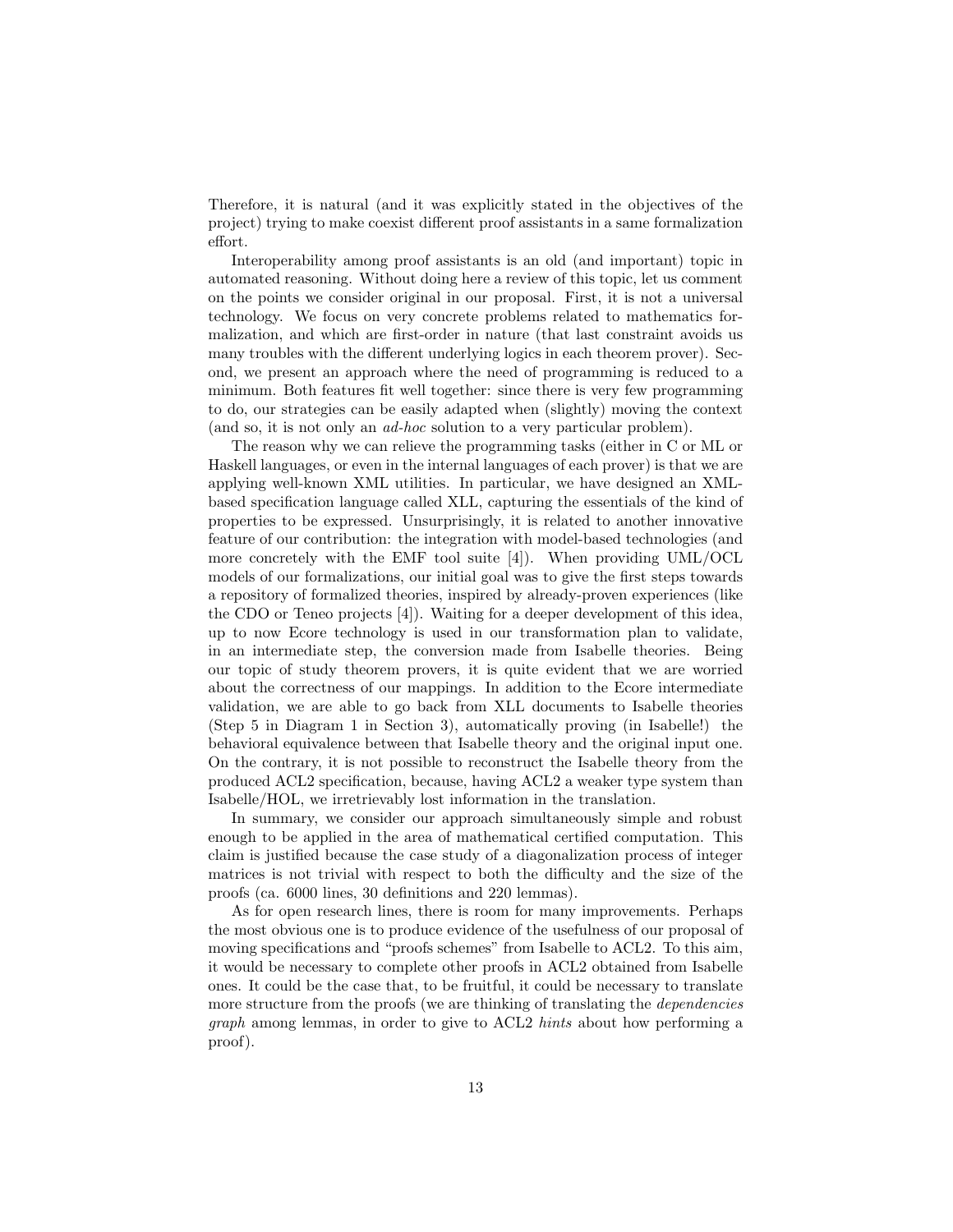Another further work would be to explore the capability of our architecture (and in particular of our XLL specification language) to be applied to theorem provers different from Isabelle or ACL2. This path has been already started to be walked in the paper [7], where, in the context of verifying Java programs, XLL has been used to translate statements from Coq to ACL2, allowing us to discharge automatically proof obligations that, otherwise, should be proved with human interaction by using Coq.

#### References

[1] J. Aransay, J. Divasón, J. Heras, L. Lambán, V. Pascual, A. L. Rubio, J. Rubio. A report on an experiment in porting formal theories from Isabelle/HOL to Ecore and ACL2. Technical Report. ForMath European project. http://wiki.portal.chalmers.se/cse/pmwiki.php/ForMath/ForMath,

2013.

- [2] G. H. Bradley. Algorithms for Hermite and Smith Normal Matrices and Linear Diophantine Equations. Mathematics of Computation 25 (116) (1971), 897–907.
- [3] A. Church. A formulation of the simple theory of types. The Journal of Symbolic Logic 5 (2) (1940), 56–68.
- [4] EMF Project Site. http://www.eclipse.org/modeling/emf/
- [5] ForMath European project. http://wiki.portal.chalmers.se/cse/ pmwiki.php/ForMath/ForMath.
- [6] F. Haftmann, T. Nipkow. Code Generation via Higher-Order Rewrite Systems. Lecture Notes in Computer Science 6009 (2010), 103–117.
- [7] J. Heras, G. Mata, A. Romero, J. Rubio, R. Sáenz. Verifying a plaftorm for digital imaging: a multi-tool strategy. http://arxiv.org/abs/1303.1420, 2013.
- [8] M. Kaufmann, P. Manolios, J S. Moore. Computer-Aided Reasoning: An Approach, Kluwer, 2010.
- [9] MDT/OCLinEcore. http://wiki.eclipse.org/MDT/OCLinEcore
- [10] T. Nipkow, L. Paulson and M. Wenzel. Isabelle/HOL: A proof assistant for Higher-Order Logic. Springer, 2002.
- [11] L. Paulson. The foundation of a generic theorem prover, Journal of Automated Reasoning 5 (3) (1989), 363–397.
- [12] D. Steinberg, F. Budinsky, M. Paternostro, Ed Merks. EMF: Eclipse Modeling Framework. Addison-Wesley, 2009.